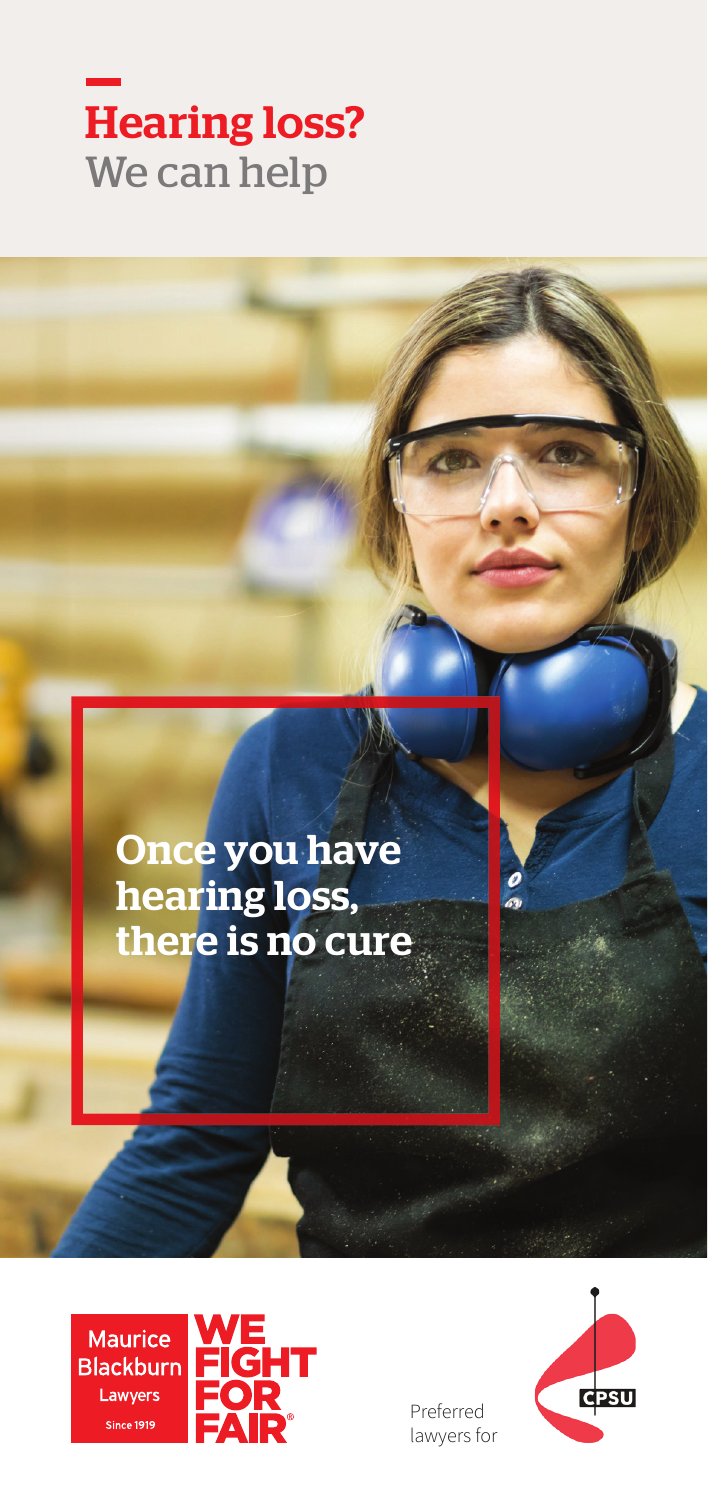Hearing loss is a genuine condition that affects many workers in construction, manufacturing or industrial environments, particularly when working with or near heavy machinery. Once you have hearing loss, there is no cure.

The hearing protection that workers receive is often inadequate. Understanding your rights is the first step to accessing lump sum compensation.

If you have permanent hearing damage, Maurice Blackburn can make your claim for you, providing expert advice along the way.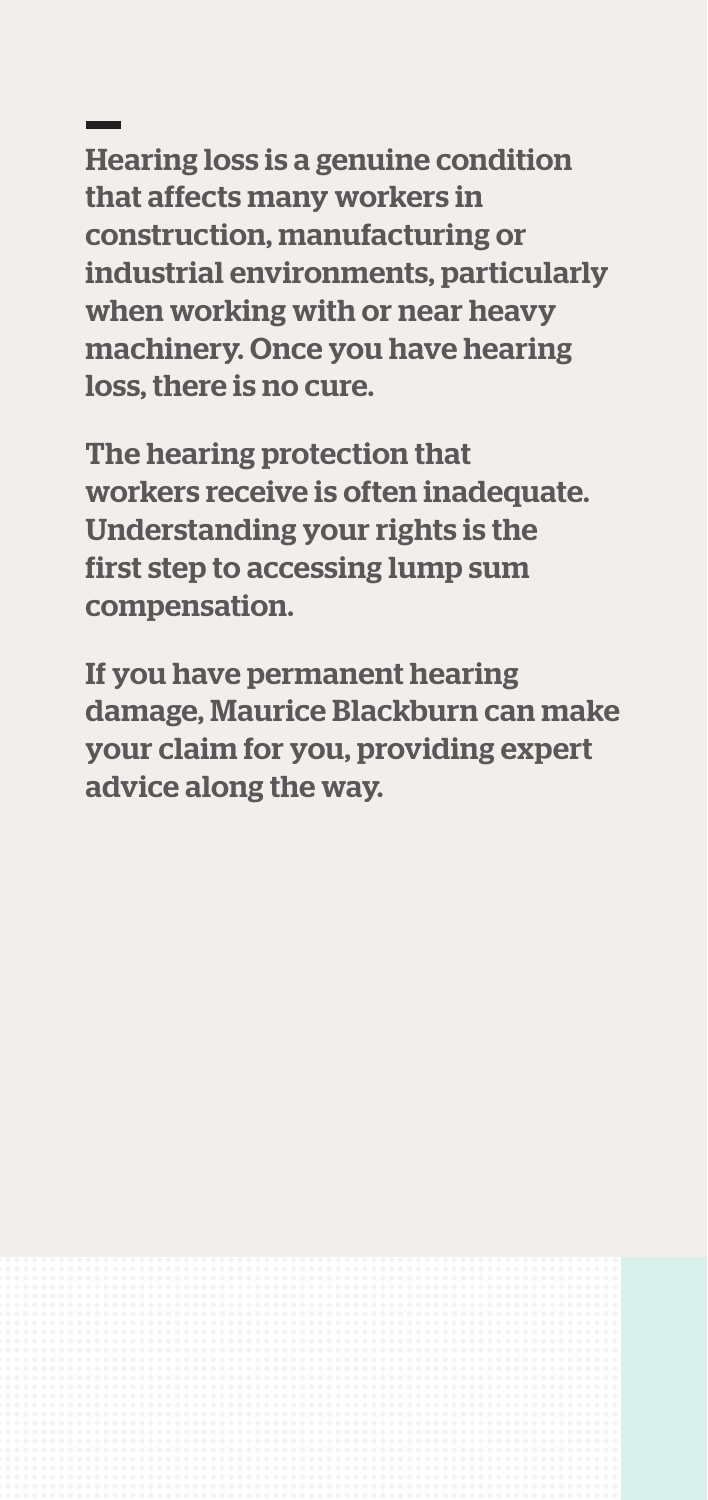## What are my rights?

If you have suffered permanent hearing loss as a result of exposure to noise at work you may be entitled to claim compensation depending on the level of your hearing loss. You may also be entitled to claim the reasonable costs associated with the provision of hearing aids.

Under the Victorian WorkCover law, you may be entitled to receive lump sum compensation where you have suffered permanent hearing loss arising out of or in the course of your employment and are assessed as suffering a 10% or more loss of hearing when assessed in accordance with the American Medical Association Guides.

Your percentage of hearing loss will at first instance be determined by a medical practitioner engaged by the insurance company. If you are dissatisfied with that assessment, you may appeal it to an independent medical panel who will be asked to make an assessment. Claims for lump sum compensation for hearing loss are unlikely to result in litigation.

### What do I get as a union member?

As a member of the CPSU, Maurice Blackburn provides you with:

- Free initial advice about lodging a claim
- Free advice if you have already lodged a claim
- No win, no fee\*

Maurice Blackburn has helped many CPSU members successfully get the compensation they deserve for their hearing loss.